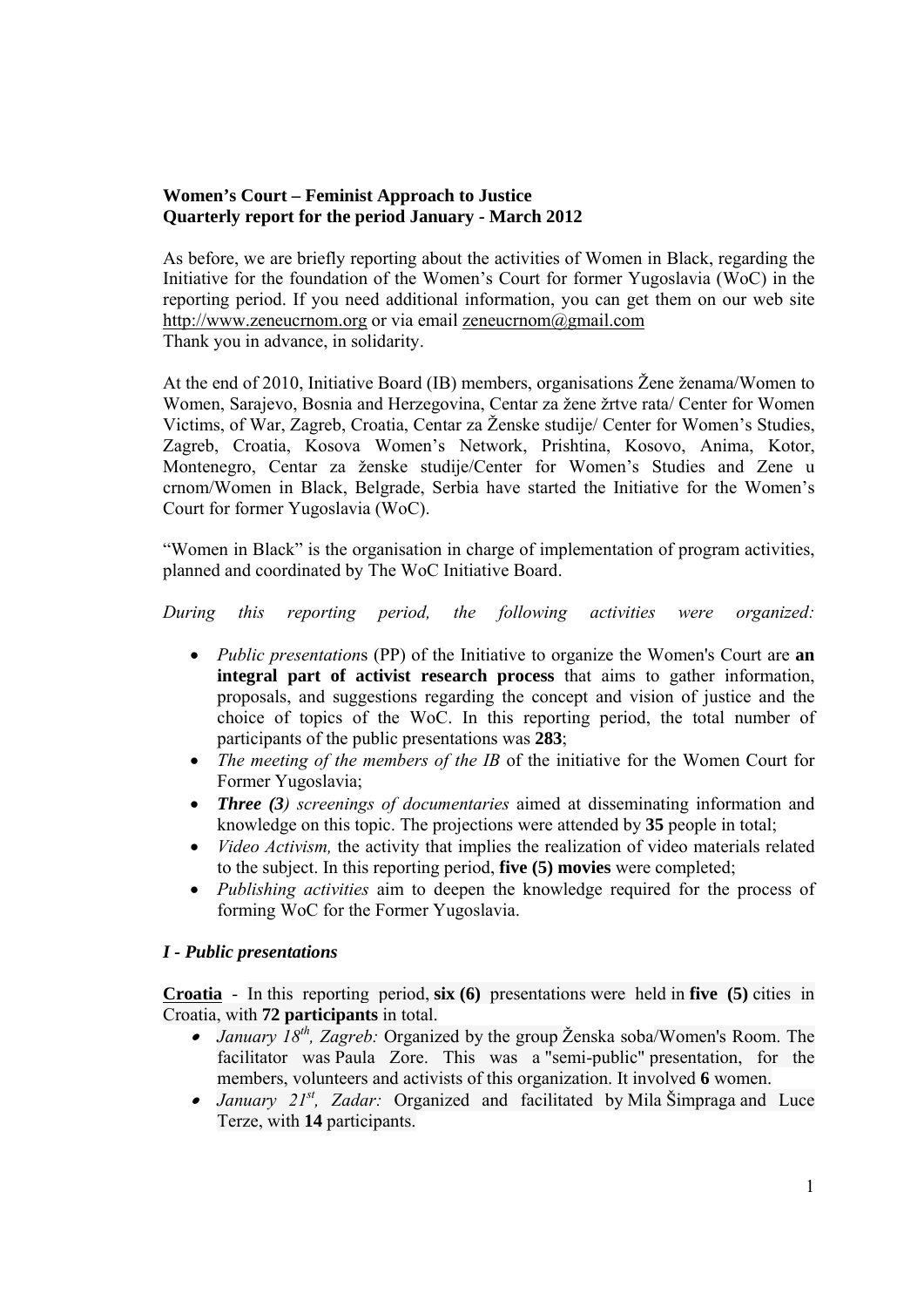- *January 25th, Pakrac:* Organized by The center for the support and development of civil society DOLPHIN, attended by **11** participants, organized and facilitated by Mirjana Bilopavlović and Borka Vidaković.
- *January 27th, Donji Lapac:* Organized by the Centre for Women War Victims and Women's group Donji Lapac, with **11** participants; organized and facilitated by MiraLičina-Jovanović, Marijana Nahod, Paula Zore, Nela Pamuković, and Đurđica Kolarec.
- *January 27th, Korenica:* Center for Women Victims of War, and Women's Association Nit from Korenica; **15** people participated, organizers and facilitators were the same as for Donji Lapac.
- • *January 31st, Zagreb:* Centre for Women's Studies, Zagreb, Dolac 8, 15 women participated at the presentation, organized and led by Rada Boric, with Biljana Kašić and Zeljko Sartori, who actively participated.

In this reporting period, **seven (7)** meetings of operational and discussion groups in Zagreb were held at the Center for Women Victims of War. Meetings were held on December  $5<sup>th</sup>$ , 12, 28<sup>th</sup> and January 4<sup>th</sup>, 13<sup>th</sup> and 20<sup>th</sup>. The number of women present at the meetings was **69**.

Four (4) women attended all the meetings, two women attended the four meetings, and one woman attended three meetings, while others attended sporadically, one or two meetings.

**Macedonia** - Five (5) presentations were organised in Macedonia, in 3 towns, with, in total, 123 participants, with different social, religious, ethnic, educational and professional background.

- *January 14th, Skopje*: 16 participants, facilitated by Lirija Saban;
- *January 16th, Sveti Nikola:* 16 participants, facilitated by Milena Maneva and Janka Jovanova;
- *January 21st, Tetovo:* 15 participants, facilitated by Xhane Kresova and Ardita Muaremi;
- *January* 24<sup>th</sup>, Skoplje: 36 participants, facilitated by Savka Todorovska and Dragana Drndarevska;
- *January 27th, Skoplje:* 40 participants, facilitated by Snežana Orlović Stojanović and Teuta Krasnica Čučkova.

**Serbia** - Four (4) presentations were organised in four 4 towns in Serbia, with, in total, 88 participants.

- *March 5th, Kragujevac :* Organised by "Alternativni krug" from Kragujevac and "Women in Black", with 12 participants, facilitated by Marijana Stojčić and Marija Perković;
- *March 6th, Kraljevo :* Organised by Snezana Obrenovic, activist from Kraljevo and "Women in Black", with 27 participants, facilitated by Marijana Stojčić and Marija Perković;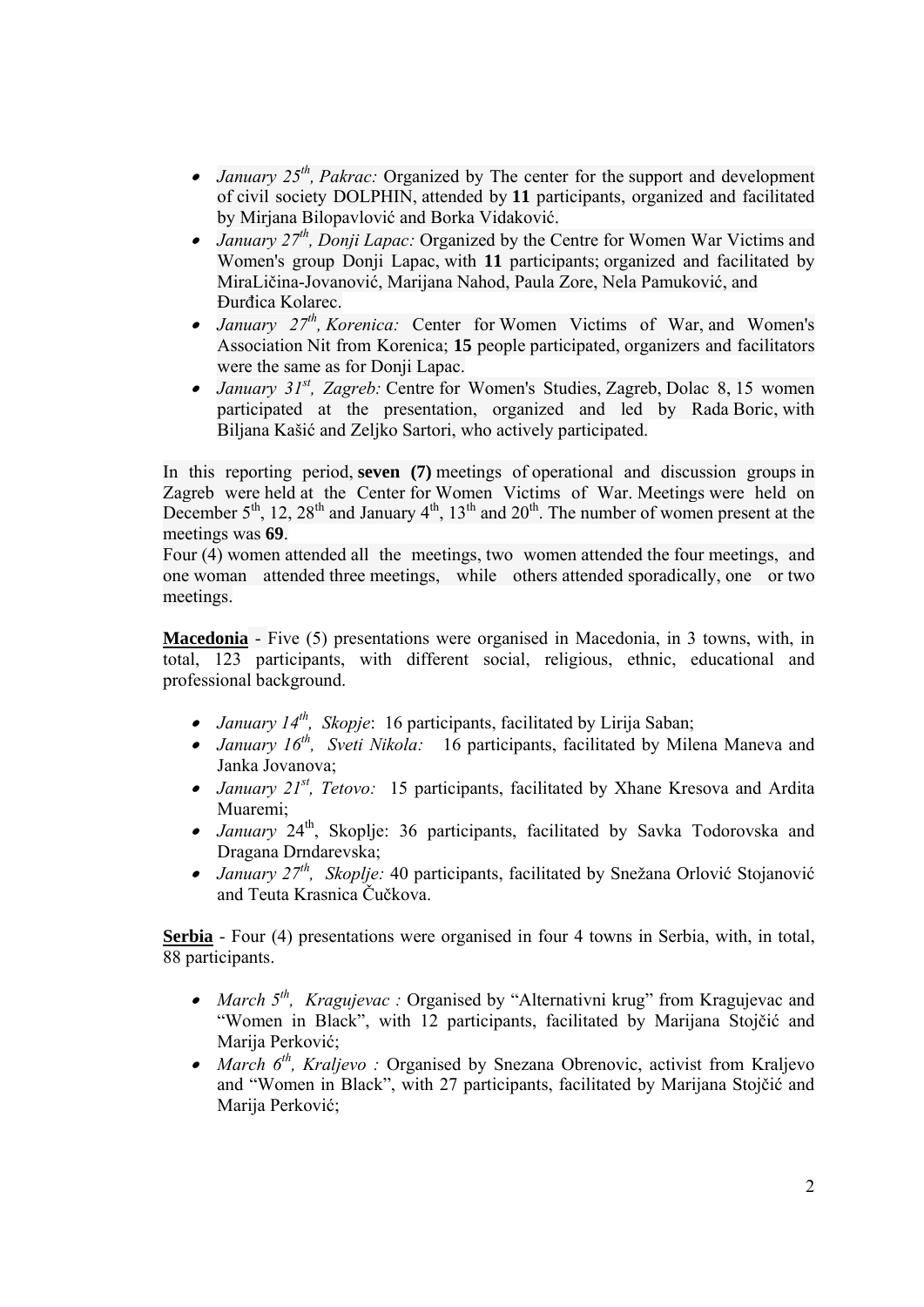- *March 21st, Novi Bečej :* Organised by "Association of Roma women from Banat" from Novi Becej and "Women in Black", with 21 participants, facilitated by Staša Zajović and Marijana Stojčić;
- *March 21st, Sombor:* Organised by "Ženske alternative" from Sombor and Women in Black, with 28 participants, facilitated by Staša Zajović, Marijana Stojčić and Marija Perković.

# *II - The report from the meeting of the members of the IB of the initiative for the Women Court for Former Yugoslavia*

The meeting was organised in Tivat, Montenegro, in hotel "Palma", on February 24<sup>th</sup>,  $25^{th}$  and  $26^{th}$  2012.

Meeting was attended by 17 women (3 from Bosnia and Herzegovina, 3 from Montenegro, 4 from Croatia, 1 from Macedonia, and 6 from Serbia). Meeting was also attended by Stina Magnuson Buur, the representative of Kvinna till Kvinna Foundation. She participated at the sessions held on Friday (Feb  $24<sup>th</sup>$ ) afternoon and on Saturday (Feb.  $25<sup>th</sup>$ ) morning.

*IB Members agreed* that, in the past, the process strengthened women's networks in the region and strengthen solidarity among women's groups, as well as that the process additionally raises the questions of dealing with the past from the perspective of victims and of the possibility of impact on society and the state.

*Reports have shown that there is an agreement* about the fact that the institutions of justice are not sufficient for achieving justice, and that the activists need to be better acquainted with the alternative models of justice, to be more acquainted with the institutional legal system and more involved in the supervision of the judiciary, especially the part that deals with war crimes. Similarly, the issue of accountability is crucial to empower themselves as activists, but also crucial question to be posed to the public and to the elites, and, at the same time, important question for our common reflections (feminist thinking).

It was concluded that there is a need for further training, education, so that the process follows the right direction, towards the organization of the Women's Court.

Ljiljana Radovanovic has presented a **complete financial report for 2011.**

*Future activities*, primarily the organization of PP, were also planned at the meeting, as well as the preparation of additional materials needed for deepening the knowledge of activists, and the strengthening of the process on the field. *III - Publishing activity* 

*Transcripts of the activities related to WoC,* held in the period between January 2011 and February 2012. Transcripts are 119 pages long, compiled by the working group of Women in Black.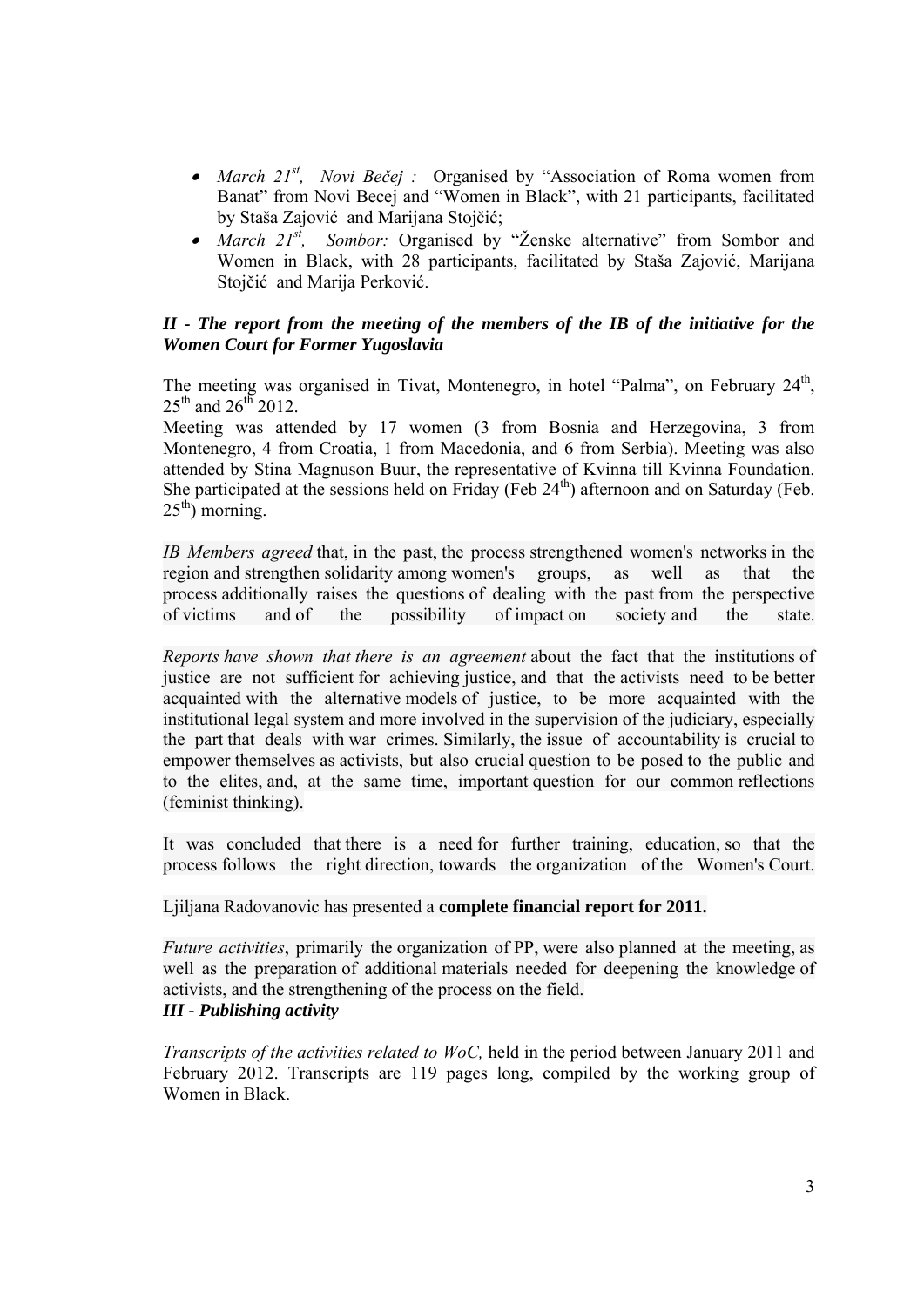*Qualitative report "Women's Court – Feminist Approach to Justice":* The report (BCS version) includes transcribed materials from all of the activities related to the organization of the Women's Court for Former Yugoslavia, and has organization of the Women's Court for Former Yugoslavia, and has 119 pages. Qualitative Report was prepared by Marija Perković and Staša Zajović, based on transcripts from the regional seminars, as well as on reports submitted by the partner organizations.

*Qualitative report "Women's Court – Feminist Approach to Justice":* English shortened version of the same report, 57 pages long.

*Leaflets:* After more than a year of field work, the existing leaflet for Women's Court had to be changed, since we needed to include the attitudes and experiences of process participants. Leaflets were part of the material prepared for organizing Public Presentations.

# *IV - Documentary screenings*

- January  $25<sup>th</sup>$ , "Women for Peace", Leskovac, projection of a documentary film "Huarez/Juares", with 12 participants, facilitated by Mirjana Mijajlović and Ana Jovanović<sup>.</sup>
- March 1<sup>st</sup>, "Women for Peace", Leskovac, projection of a documentary film "Find a name for that", with 15 participants, facilitated by Milka Rosić and Laura Lazarević;
- March  $10^{th}$ , "Women for Peace", Leskovac, projection of a documentary film "Milk of sorrow", with 12 participants, facilitated by Ivana Ristić and Marija Pejković.

*V - Video activism*- WiB video activism group (coordinated by Marija Vidić and Goran Lazin) created in this reporting period following documentaries related to this topic:

- • *Women's Court* – *Feminist Approach to Justice:* documentary film, 16.20 minutes long, about the the currently implemented activities related to the organizing the Women's Court for the Former Yugoslavia;
- *We will never forget Srebrenica (July 1995 July 2011)*: a documentary film, 5.05 minutes long, marking 16 years since the genocide in Srebrenica, from the street action/vigil held on July  $10^{th}$  2011, at the Republic Square in Belgrade;
- *We will never forget the crimes in Dubrovnik*: video document marking the twentieth anniversary of the aggression on Dubrovnik, with the material from the vigil held on December  $6<sup>th</sup> 2011$ , at the Republic Square in Belgrade;
- *We will never forget the crimes in Vukovar:* video documentary, 2.47 minutes long, with the material from the twentieth anniversary of the aggression on Vukovar, on November 18<sup>th</sup> 2011, at the Republic Square in Belgrade;
- *Women are building the peace together* video documentary, 14.47 minutes long that shows how women build peace policy, through education, dialogue, creative expression through dance, games and singing